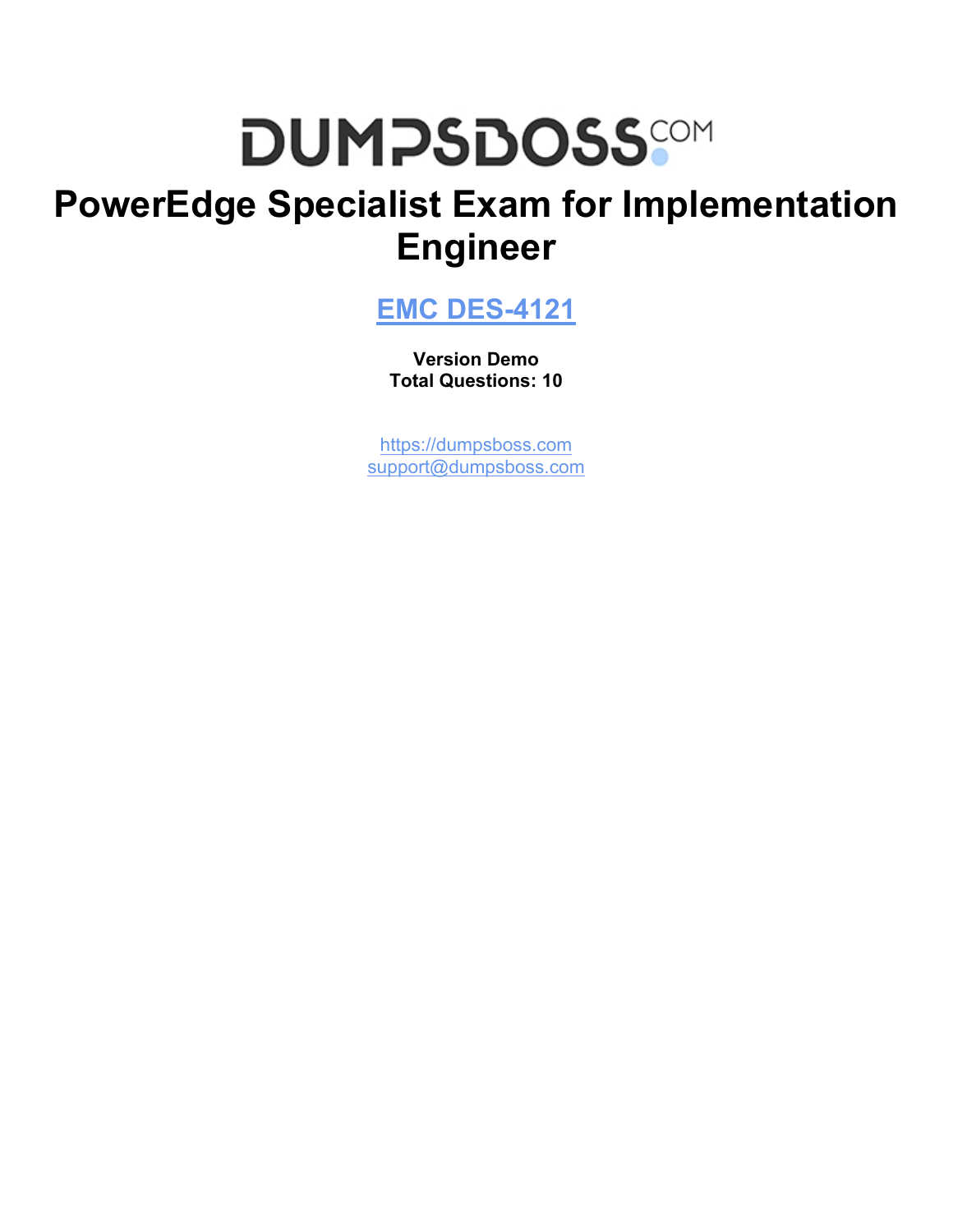#### **Exam DES-4121**

#### **PowerEdge Specialist Exam for Implementation Engineer**

#### **QUESTION NO: 1**

A technician needs to deploy a server into production and needs lo verily that the firmware levels match corporate policy before putting the server on the business network. Which method is recommended for verifying the firmware version of iDRAC and BIOS?

**A.** Scroll through the menus on the LCD panel to view the BIOS and iDRAC firmware levels **B.** SSH into the iDRAC and run the recadm systemconfig command to view current firmware **C.** Use the Lifecycle Controller and navigate lo Firmware Update to view current versions **D.** Use the OMSA DVD that came with the server to view Current Drivers and Firmware

#### **Answer: C**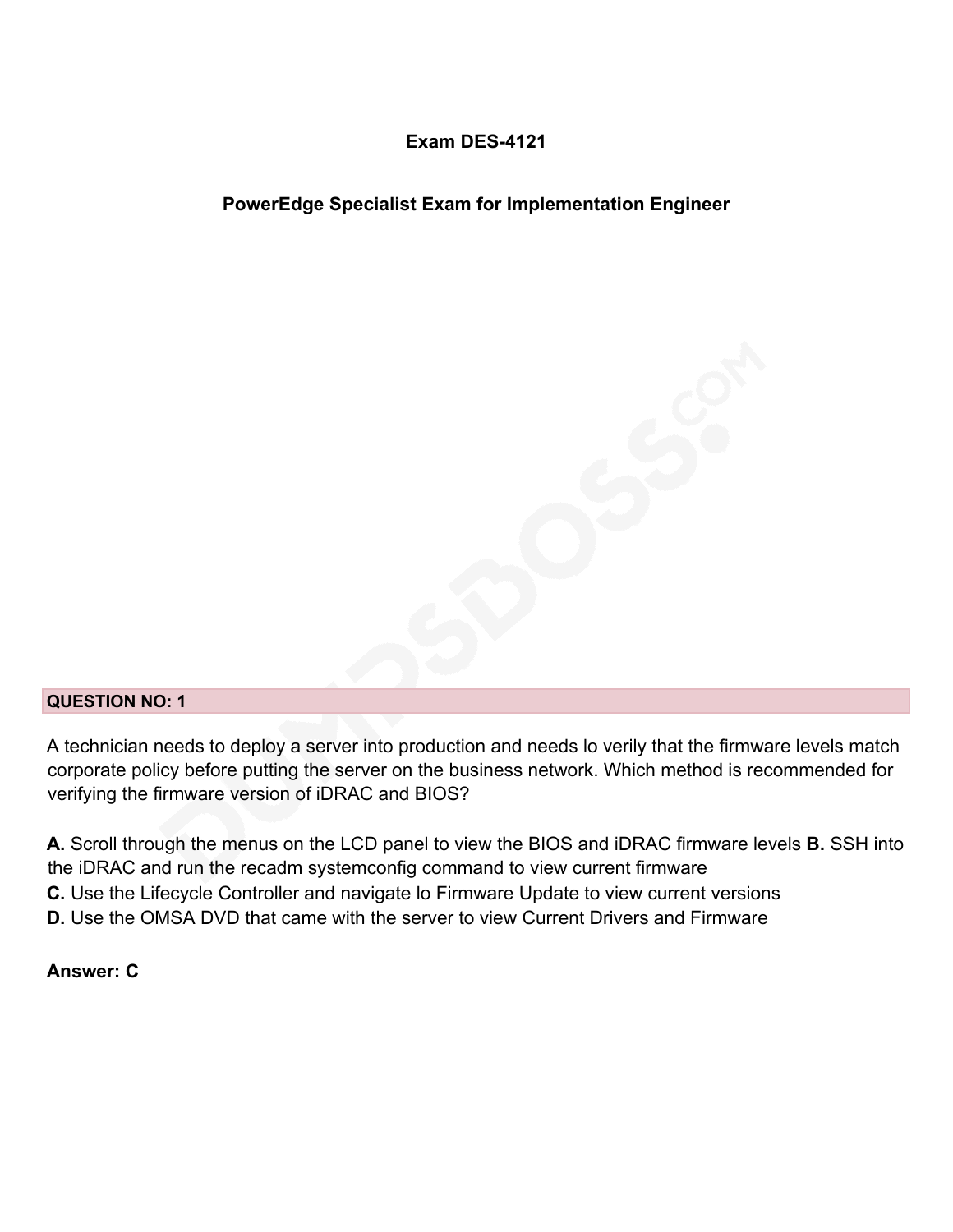## **DUMPSDOSS**COM

#### **QUESTION NO: 2**

Refer to the exhibit.



A technician tries to apply s BIOS update on a sever through the iDRAC wed interface using the Linux Dell Update Package filo BIOS 2M4CC LN 2 0 2 BIN. This results in the error shown in the exhibit.

What should the technician do to address this issue?

- **A.** Reset the iDRAC and reply the update
- **B.** Extract the Linux Dell Update Package and apply payload file
- **C.** Re-download the file to replace the corrupted version and reinstall
- **D.** Download and apply the Windows Dell Update Package tile

#### **Answer: A**

#### **QUESTION NO: 3**

A new Dell customer is ordering servers that have very specify firmware dependencies. Any replaced parts of the same type must match the replaced original part identically. The procedure must be as simple as possible with minimal risk

What action should a technician take to accomplish this goal?

- **A.** Enable the Match Firmware of Replaced Part setting in the system BIOS
- **B.** Install and configure a repository manager
- **C.** Configure servers to access the remote repository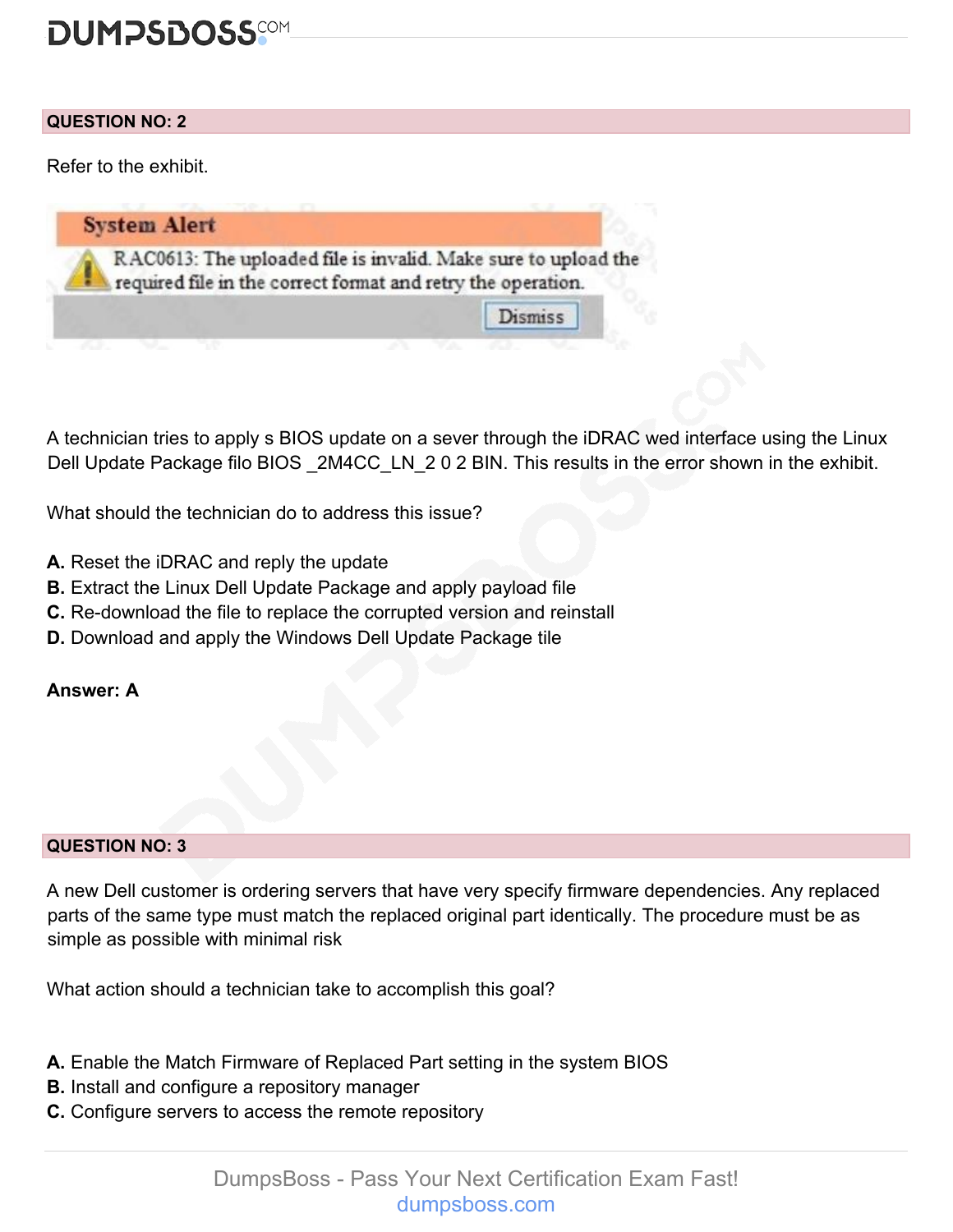# **DUMPSDOSS**

#### **D.** Enable the Collect System Inventory on Restart (CSlOR) attribute

#### **Answer: D**

#### **QUESTION NO: 4**

A technician is installing a new server and is not getting any link lights on the iDRAC management port. They have verified that the cable and switch port are working.

What could be causing this issue?

- **A.** iDRAC has an Express license
- **B.** IP has not boon set the Lifecycle Controller
- **C.** iDRAC has been disabled in the lifecycle Controller
- **D.** iDRAC firmware update is currently in progress

#### **Answer: D**

#### **QUESTION NO: 5**

A technician plugs in a sever that has dual power supply units. After powering on the system, they notice that the power supply status indicators blink green then turn. What troubleshooting stops should the technician take to resolve this issue?

- **A.** Set the power supply redundancy option to No Redundancy
- **B.** Check that the PSUs ate not connected to a 240VAC source
- **C.** Update the iDRAC firmware to enable control of new PSU features
- **D.** Check that the PSUs are the same efficiency, feature set, health status, and supported voltage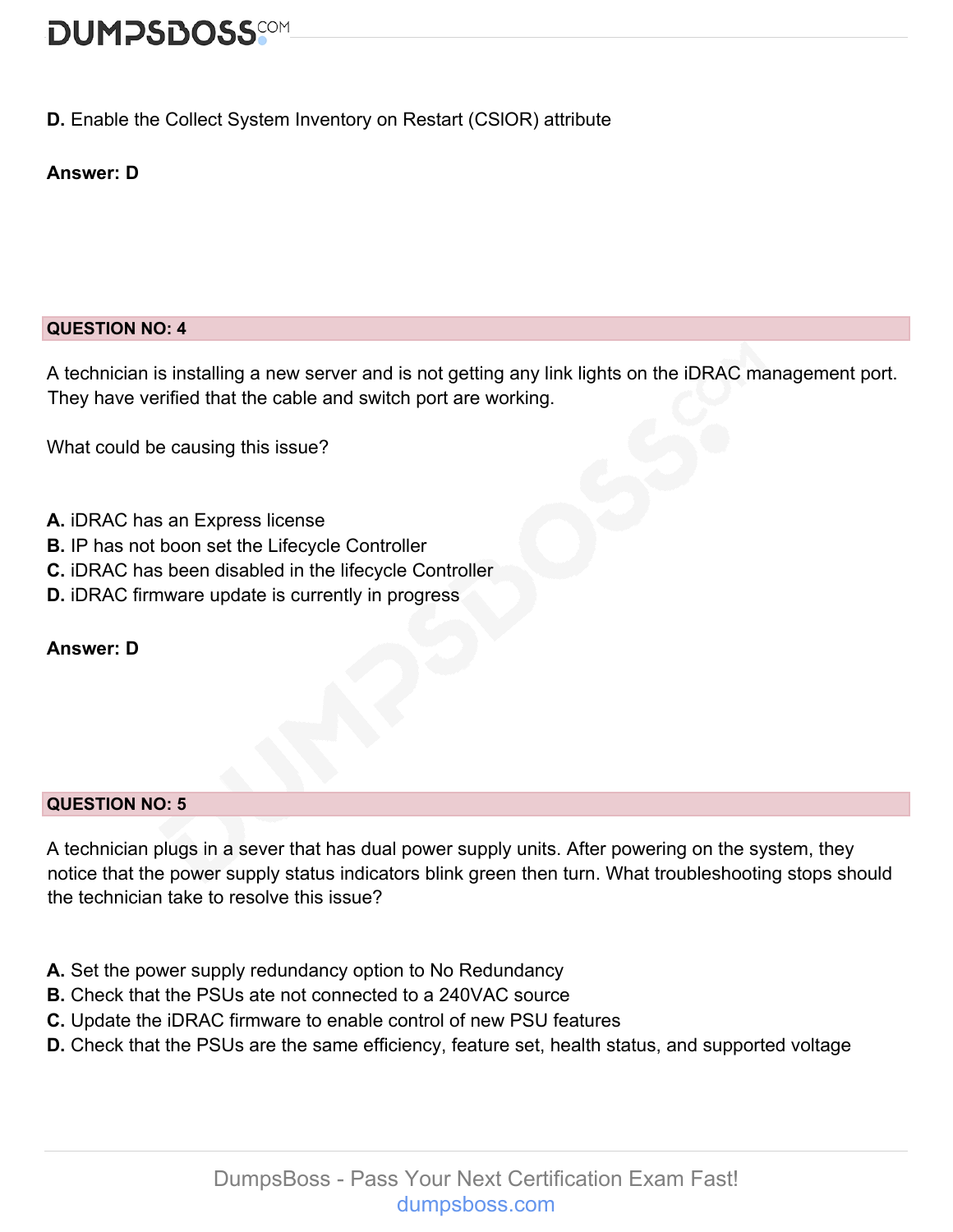

#### **Explanation:** Reference

https://qrl.dell.com/Files/enus/Html/Manuals/R630/Power%20indicator%20codes=GUID-FBD2281B-1608-4FF8-9AFE4E33BB6FF810=1=en-us=.html

#### **QUESTION NO: 6**

A technician deletes the iDRAC Express license on a R440 server. Which license type is then enabled?

- **A.** iDPAC Express license cannot be deleted
- **B.** iDRAC Base license
- **C.** iDRAC Enterprise license
- **D.** iDRAC will not have a license until a new one is installed

#### **Answer: B**

#### **QUESTION NO: 7**

Before deploying a server, a customer needs a technician the front panel LCD to display a customer message that contains the customer's help desk phone number. However, the server cannot be rebooted

Where can the technician configure the LCD?

- **A.** Lifecycle Controller
- **B.** iDRAC web GUI
- **C.** System BIOS
- **D.** iSM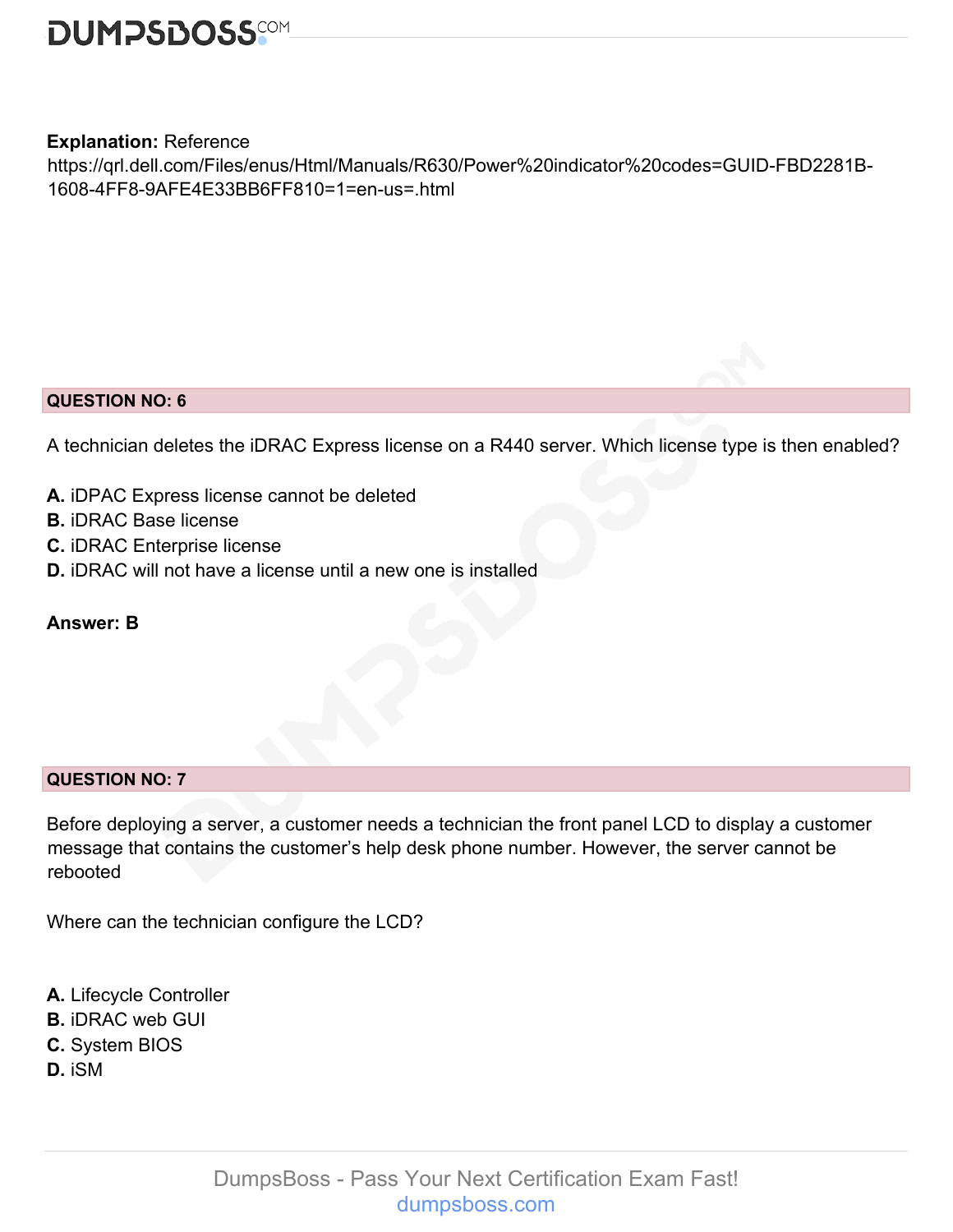

#### **Answer: C**

#### **QUESTION NO: 8**

A technician is experiencing a compatibility issue that causes network disconnects between the iDRAC firmware and an application that is running. The iDRAC must be rolled back to the last working version. The Enterprise licensed server cannot be rebooted outside scheduled maintenance windows. The next scheduled window is one month away.

Where should the technician perform the Firmware Rollback?

- **A.** Dell System Update Utility
- **B.** iDRAC GUI
- **C.** Repository Manager
- **D.** lifecycle Controller

#### **Explanation:** Reference

https://www.google.com/url?sa=t&rct=j&q=&esrc=s&source=web&cd=5&cad=rja&uact=8&v ed=2ahUKEwidt9Hq0p\_eAhWkgM4BHbQXDqgQFjAEegQIAhAC&url=http%3A%2F%2Fdw n.alza.cz%2Fmanual%2F13654&usg=AOvVaw0S8LXmDnb17ijrR9uxLlk3

#### **QUESTION NO: 9**

A technician is creating a virtual disk in the DRAC (2x 4 TB NL-SAS in RAID 1) lo install Windows 201\$ They manually boot to the OS installation media without using (he lifecycle Controller's OS Deployment wizard Only the first 2048 GB on the virtual disk tan be partitioned

How should the technician obtain access to the remaining 2 TB (approximately) of storage?